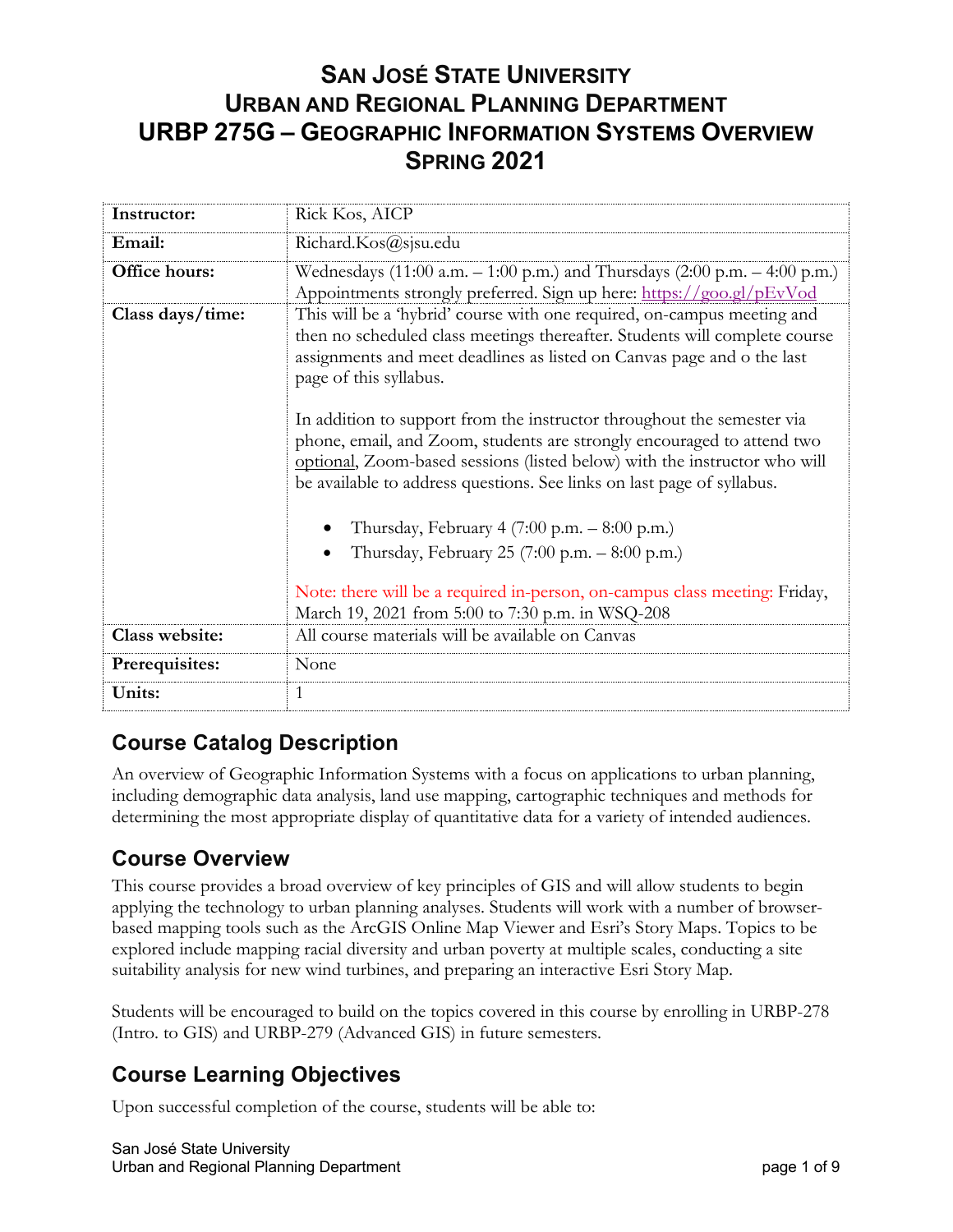- 1. Describe the design principles that make for clear, accurate, and compelling maps and apply these principles to critique existing maps.
- 2. Describe how urban planners typically use GIS to analyze and display quantitative data.
- 3. Use web-based GIS tools to analyze spatial data and produce maps.

## **Planning Accreditation Board (PAB) Knowledge Components**

This course partially covers PAB Knowledge Components 2a and 2b. A complete list of the PAB Knowledge Components can be found at https://www.sjsu.edu/urbanplanning/graduate/mastersin-urban-planning/pab-knowledge.php

## **Required Course Readings**

Harder, Christian, The ArcGIS Book: 10 Big Ideas About Applying The Science of Where, 2<sup>nd</sup> edition. Redlands, CA: Esri Press, 2017. Download PDF version of book from Canvas.

"The Age of Megacities" (website) https://storymaps.arcgis.com/stories/a900831b442e43c79cf9eeb399d5440f (accessed January 23, 2021)

#### **Recommended Course Readings**

Peterson, Gretchen N., GIS Cartography: A Guide to Effective Map Design (Second Edition). Boca Raton, FL: CRC Press, 2014. The chapters have been downloaded from the e-book available through the campus library. Students can access the chapters as PDFs from Canvas.

### **Course Requirements and Assignments**

| Assignments                                                                                                                  | Due Date | Course<br>Learning<br>Objective(s)<br>Covered | Percentage of<br><b>Course Grade</b> |
|------------------------------------------------------------------------------------------------------------------------------|----------|-----------------------------------------------|--------------------------------------|
| 1 – Manual map overlay for site<br>suitability analysis                                                                      | Feb. 8   | 2                                             | 10%                                  |
| 2 – U.S. racial diversity mapping at<br>state, county, and neighborhood<br>scales using ArcGIS Online +<br>Community Analyst | Feb. 15  | 2, 3                                          | 20%                                  |
| 3 - Analyzing urban poverty and<br>site suitability modeling using<br>ArcGIS Online                                          | Feb. 22  | 2, 3                                          | 20%                                  |
| 4 - Mapping urban sustainability<br>indicators using ArcGIS Online                                                           | Mar. 8   | 2, 3                                          | 25%                                  |
| 5 – Create an interactive Esri Story<br>Map about an urban neighborhood<br>+ Map Critique                                    | Mar. 19  | 1, 2, 3                                       | 25%                                  |

Your grade for the course will be based on the following assignments:

<sup>&</sup>quot;Urban Evolution – A Brief Introduction" (website) https://storymaps.arcgis.com/stories/446efee44f8d49578d3c62bfe2c25fc1 (accessed January 23, 2021)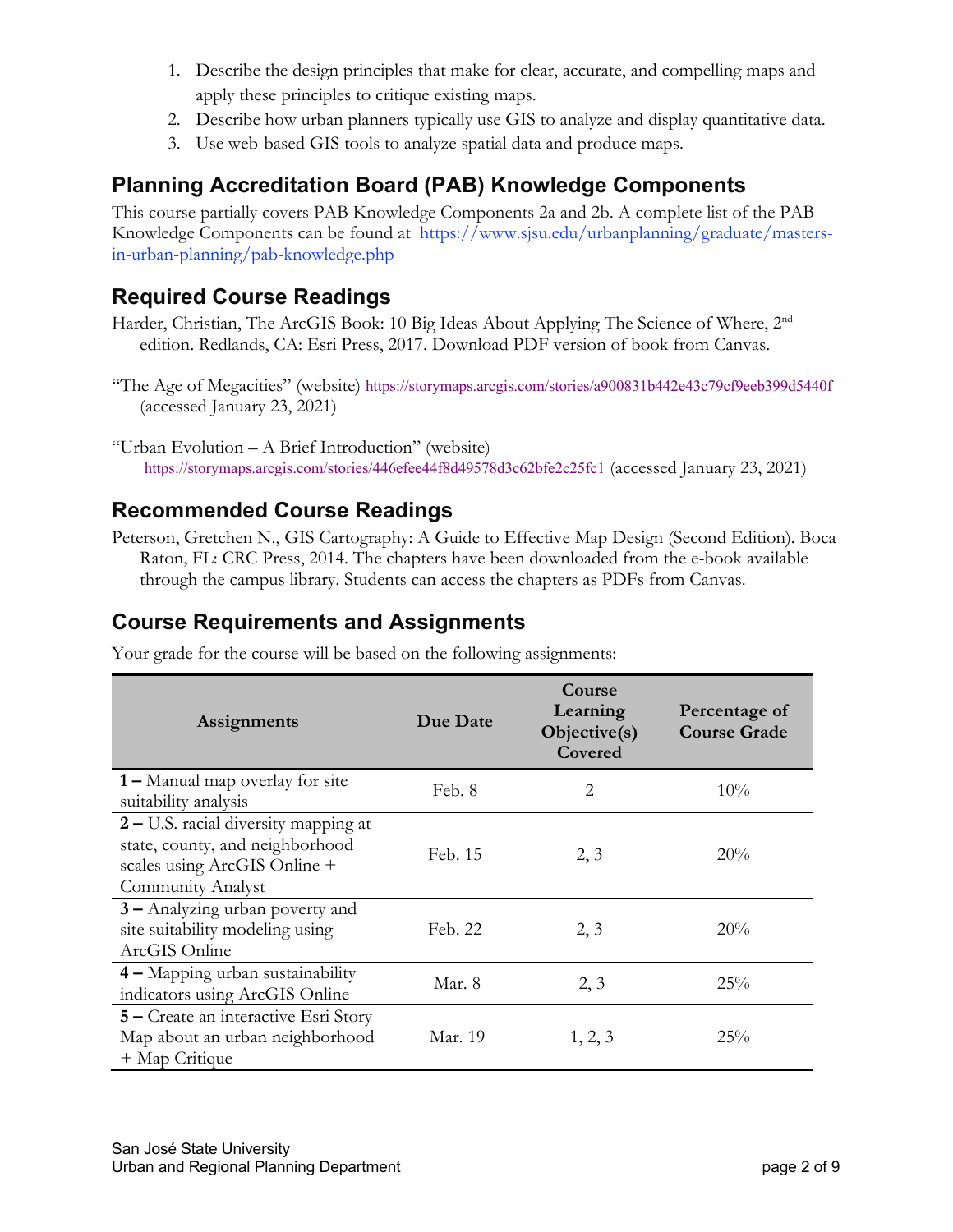**Assignment 1** asks students to undertake a map overlay process in the context of a site suitability study – but without using any digital tools. This is designed to help students develop an appreciation for the accuracy and versatility of digital GIS mapping in subsequent assignments.

**Assignment 2** will give students exposure to ArcGIS Online. Students will analyze U.S. Census data at a state, county, and neighborhood scale. The thematic data to be studied is a racial diversity index. Next, students will use Esri's Community Analyst webapp to conduct more demographic analysis.

**Assignment 3** continues the use of ArcGIS Online, this time for studying the distribution of urban poverty in a major American city and for conducting a site suitability analysis for the siting of new wind turbines. Students will also complete readings on foundational topics related to web-based mapping applications.

**Assignment 4** is a guided exercise with a focus on urban sustainability. Students will use ArcGIS Online to undertake a comparative analysis of neighborhood-level urban sustainability indicators (e.g. income distribution, racial diversity, access to food stores, health care access). Prior to the mapping work, students will watch a series of videos to explore facets of urban sustainability and write responses and reactions to these videos.

**Assignment 5** will have students complete a personalized, interactive Esri Story Map as a way to practice visual/graphic communication skills for highlighting characteristics of a Bay Area urban neighborhood. Principles of effective information display will be integrated into this assignment via a map critique exercise.

## **Calculation of Final Course Letter Grade**

I will calculate the final letter grade for the course by weighting the grade for each assignment according to the percentages in the table above. To do this, I first convert the letter grade for each assignment to a number using a 4-point scale  $(A + 4.2, A = 4.0, A = 3.67, B = 3.33, B = 3.0, B = 3.67, B = 3.33, B = 3.67, B = 3.33, B = 3.33, B = 3.33, B = 3.33, B = 3.33, B = 3.33, B = 3.33, B = 3.33, B = 3.33, B = 3.33, B = 3.33, B = 3.33, B = 3.33, B = 3.33, B =$  $= 2.67$ ,  $C + 2.33$ ,  $C = 2.0$ ,  $C = 1.67$ ,  $D = 1$ , and  $F = 0$ .

I then use these numbers and the weights for each assignment to calculate a final, numerical grade for the course based on a 4-point scale. That number is converted back to a letter grade ( $A = 3.85 +$ ,  $A = 3.50 - 3.84$ ,  $B = 3.17 - 3.49$ ,  $B = 2.85 - 3.16$ ,  $B = 2.50 - 2.84$ ,  $C = 2.17 - 2.49$ ,  $C = 1.85 - 2.17$ 2.16, C- = 1.41 – 1.84, D+ = 1.17 – 1.40, D =  $0.85 - 1.16$ , F =  $0 - 0.84$ ).

#### **Fundamentals for Success in this Course**

I will make every effort to help you succeed in this course so that you develop a clear understanding of GIS applications in our profession. Naturally, it is your responsibility to complete all assignments and to take advantage of the many learning opportunities this semester. Your final grade will reflect your overall commitment to learning; highest grades correlate with student efforts that exceed minimum course requirements. Here are some tips to help you succeed this semester:

**Maintain a fast pace:** This will be a fast-moving and somewhat technologically advanced course, but concepts and instructions will be explained as clearly as possible. If you wish to evaluate your readiness for this course at the outset, please see me as soon as possible.

**Computer competencies:** Competence with the Windows or Mac operating systems is expected, including managing multiple windows and applications; and techniques for saving work frequently.

**Enjoyment of Learning:** A strong motivation to learn, explore and have fun with computer applications is essential. This course will require a significant amount of independent work and relies heavily on student initiative. A sense of humor with computer "headaches" is helpful, too!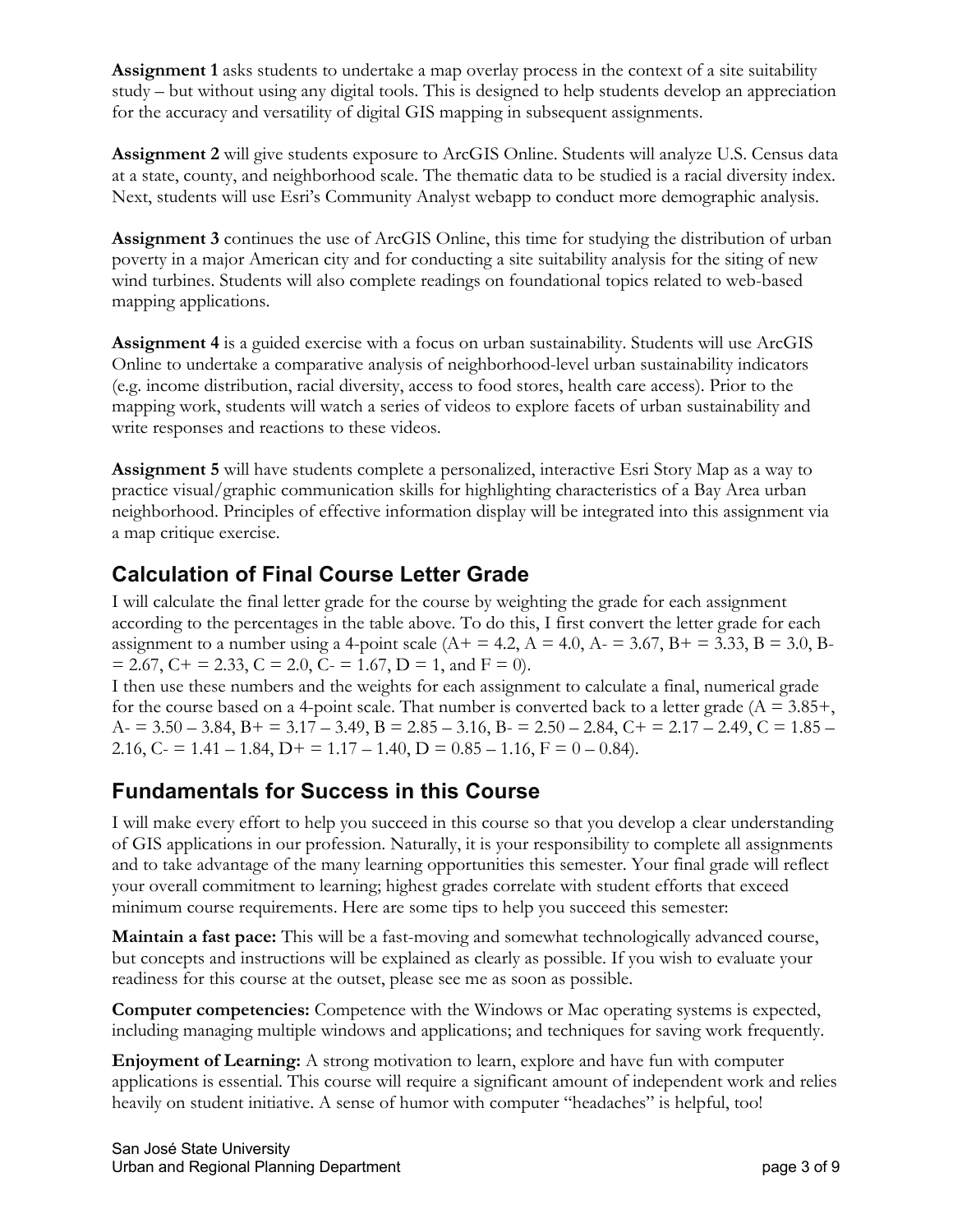**Seek Help Effectively:** Since urban planners are problem-solvers at their core, it is important that you adopt a problem-solving mindset in this course. Asking for assistance this semester is encouraged and signals to me that you are engaged in your work, motivated by excellence and positively challenged by the assignments.

Asking for help will never be perceived as a liability in my class. However, when seeking assistance, it is important for you to (1) clearly communicate the problem and (2) demonstrate that you have attempted to solve the problem on your own. I am very happy to help you with your work outside of class meetings, during office hours or via email. If we work together via email, it is vital that you send me as much information as possible to help diagnose the problem. It is not sufficient to write to me and vaguely state, "I can't get this to work" and expect useful assistance without also including relevant screen captures and a description of the solution steps you've tried.

In general, I will be very responsive to queries that meet these criteria and much less so for "lazy queries", which I probably will not have the inclination to address quickly. This approach mirrors professional practice since supervisors expect valued employees to be proactive in solving problems.

**Focus and Respect:** I fully understand the temptations and distractions we all face today with email, websites, Twitter, Facebook and text messages vying for our attention, but if you have to "get something else done" during the class period, please do it elsewhere. Mobile phones need to be in silent mode, or turned off during class meetings.

**Professional Conduct:** I conduct this course in a manner that mirrors professional practice in order to help you develop valuable workplace skills. We all need to be in agreement that the following standards will apply, as listed in the two sections below.

#### **Instructor Responsibilities**

- To create a physically and intellectually safe and stimulating environment for learning
- To assist students as much as possible with their individual and collective learning goals
- To help resolve conflicts that hinder learning by answering student questions clearly and promptly, or to research answers and reply to the student as soon as possible
- To treat students with respect and kindness, using encouragement and humor to foster learning
- To arrive at the start of each class session fully prepared and organized, with clear learning objectives and a schedule for the day's tasks ready to go
- To evaluate and grade student work fairly and accurately while providing constructive feedback

#### **Student Responsibilities**

- To attend each class session and to arrive punctually, bringing all needed materials
- To treat other students and the instructor with absolute respect, supporting fellow students whenever possible with their learning objectives, and minimizing distractions in class
- To complete all assignments on time and professionally according to the requirements listed in this syllabus
- To fully read and understand all aspects of this syllabus and to carry out the requirements herein
- To actively and consistently participate in class discussions and question-and-answer sessions
- To demonstrate self-reliance and self-direction in setting and completing learning objectives
- To accept responsibility for working collaboratively in the learning process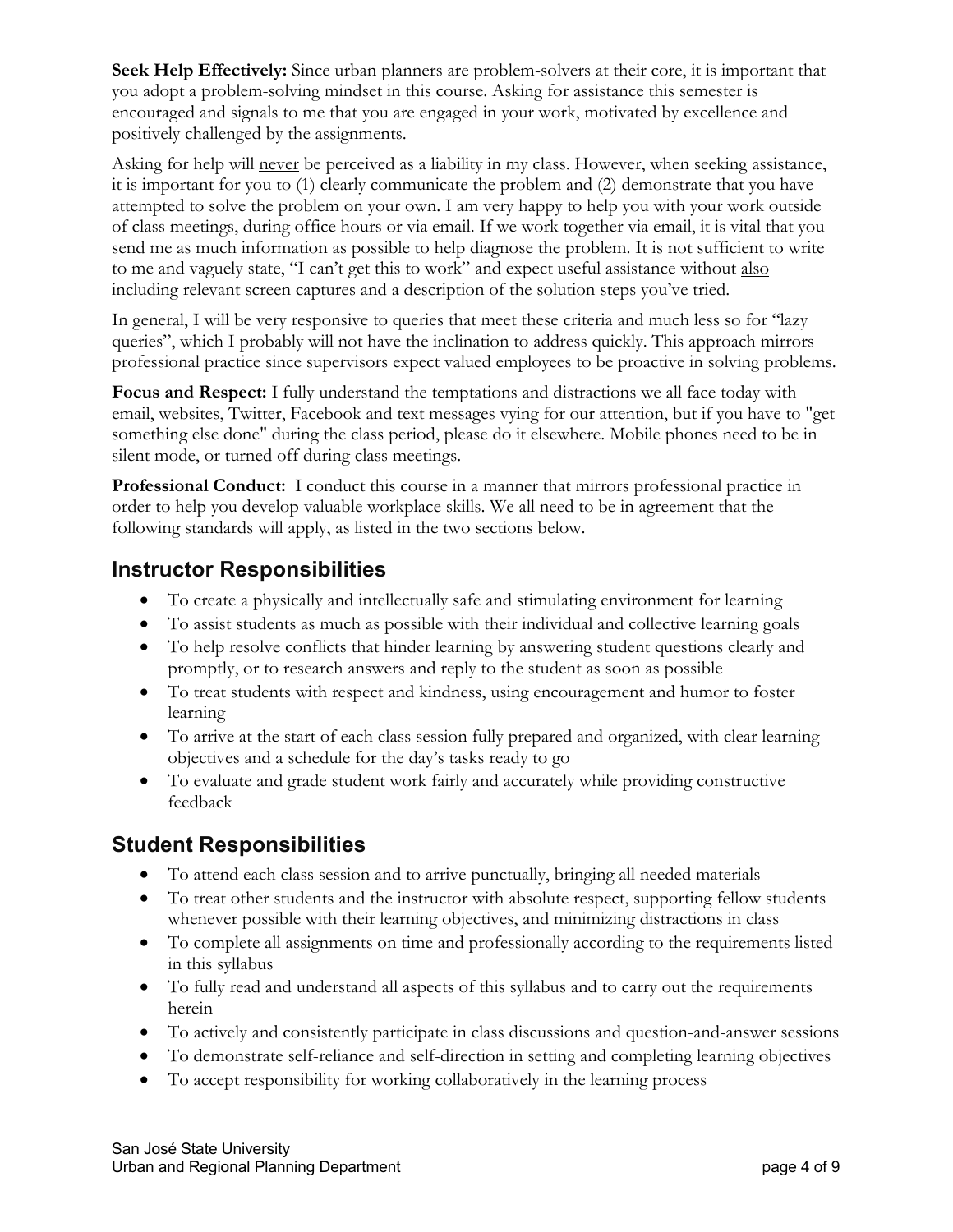## **Completing Assignments on Time and Professionally**

Assignments are due at the date and time specified on each assignment handout. In only rare instances will late assignments be accepted, as described below. Late assignments will receive a oneletter grade deduction for each day an assignment is late. For example, if the assignment would normally receive a grade of "B" but is submitted one day late, it will receive a final grade of "C".

I realize that life happens. If you expect not to be able to complete an assignment on time, it is important for you to do two things:

1. Contact me **at least 24 hours prior to the due date**. If you do not communicate an anticipated late assignment within this timeframe, the standards above will apply.

2. Provide a date and time by which the late assignment will be submitted. If the late assignment is not received on the date promised, the assignment will receive a grade of zero.

**A maximum of two late assignments that adhere to the above policies will be accepted**; all subsequent late assignments will receive an automatic grade of zero. Sorry, no exceptions to these policies will be granted, in fairness to the majority of students who submit their assignments on time.

Since this course focuses on the development of professional skills used by urban planners, the presentation of submitted materials will be considered as part of the assignment's grade. All assignments must include a cover page with the student's name, date, course number, assignment number, and other items as directed by the instructor. **Neatness, clear organization, and professional presentation of assignments will influence your grade.** Assignments not meeting these fundamental practices of professional presentation will generally receive a one-half to onepoint reduction in the grade.

## **Final Examination or Evaluation**

There is no final examination for this one-unit course.

## **Course Workload**

Success in this course is based on the expectation that students will spend, for each unit of credit, a minimum of forty-five hours over the length of the course (normally 3 hours per unit per week with 1 of the hours used for lecture) for instruction or preparation/studying or course related activities including but not limited to internships, labs, clinical practica. Other course structures will have equivalent workload expectations as described in the syllabus.

Because this is a one-unit class over five weeks, you can expect to spend a minimum of 45 hours (5 weeks \* 9 hours per week) in addition to time spent in class and on scheduled tutorials or activities. Special projects or assignments may require additional work for the course. Careful time management will help you keep up with readings and assignments and enable you to be successful in all of your courses.

## **University Policies**

Per University Policy S16-9, university-wide policy information relevant to all courses, such as academic integrity, accommodations, etc. will be available on Office of Graduate and Undergraduate Programs' Syllabus Information web page at http://www.sjsu.edu/gup/syllabusinfo/"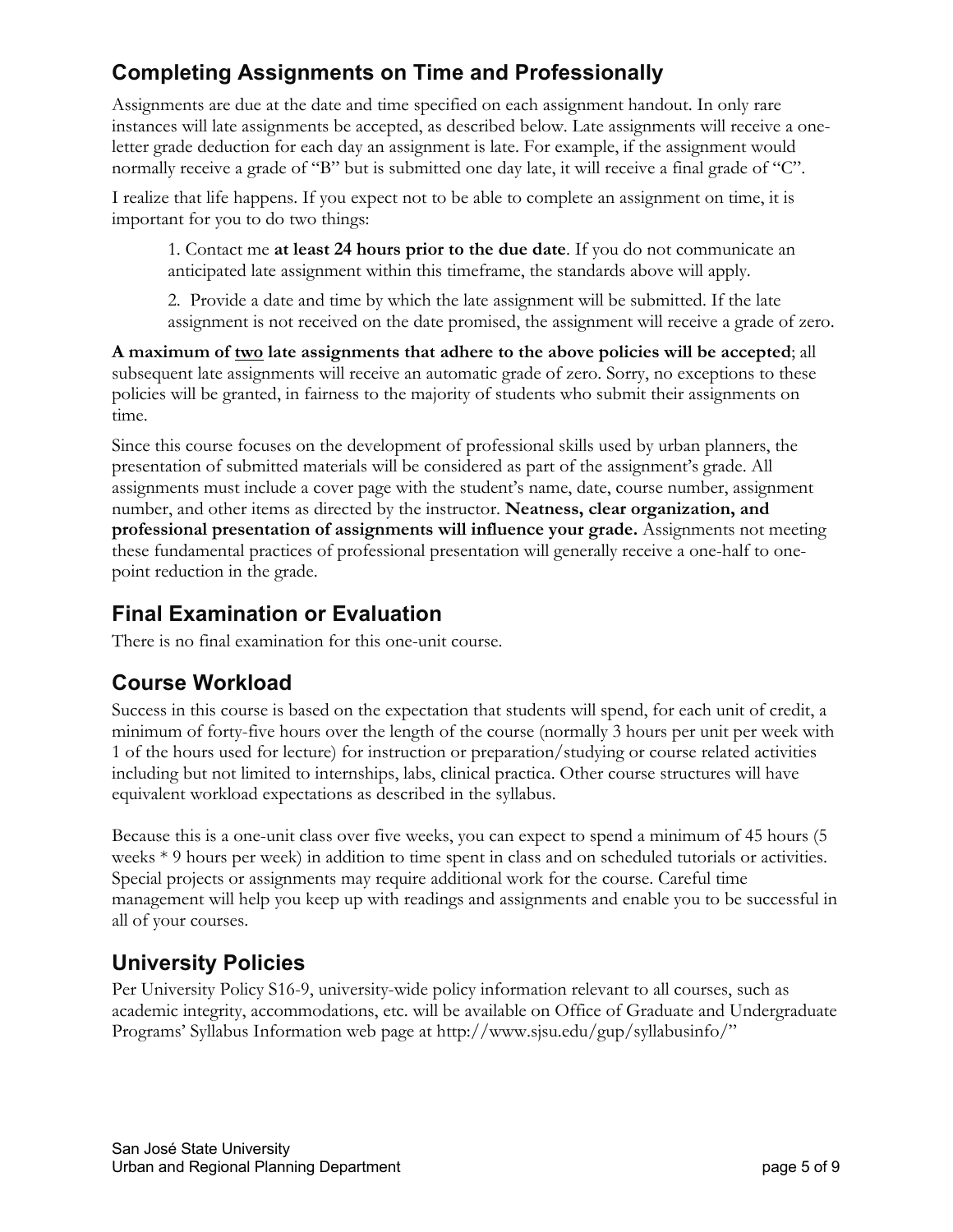## **Use of Camera in Class**

As much as possible/feasible given your unique circumstances at home, please turn on your Zoom camera throughout the class meeting. If you have special needs or requests for any individual accommodations, please discuss this with the instructor.

### **Recording of Zoom Classes**

This course or portions of this course (i.e., lectures, discussions, student presentations) will be recorded for instructional or educational purposes. The recordings will only be shared with students enrolled in the class through Canvas. The recordings will be deleted at the end of the semester. University policy (S12-7) requires consent from all individuals who will appear in a class recording. If you do not wish to be identified in a class recording, please discuss this with the instructor. For example, I may permit an "anonymous" option (e.g., you temporarily turning off identifying information from the Zoom session, including name and picture, prior to recording).

Students are not allowed to record without instructor permission. Also, students are prohibited from recording class activities (including class lectures, office hours, advising sessions, etc.), distributing class recordings, or posting class recordings. Materials created by the instructor for the course (syllabi, lectures and lecture notes, presentations, etc.) are copyrighted by the instructor. University policy (S12-7) is in place to protect the privacy of students in the course. Students who record, distribute, or post these materials will be referred to the Student Conduct and Ethical Development office. Unauthorized recording may violate university and state law.

Students must obtain permission in advance to record any course materials. Such permission allows the recordings to be used for a student's private, study purposes only. Students will not be permitted to share any class recordings with someone who isn't enrolled in the class or without permission. The recordings are protected by instructor's copyright.

#### **Student Accommodations**

Any student that needs accommodations or assistive technology due to a disability should work with the Accessible Education Center (AEC), and the instructors.

#### **Conduct During Class Meetings**

All federal, state, CSU system, and campus regulations on conduct including harassment and discrimination against other students or faculty apply to the online environment, just as in face-toface instruction.

#### **Technology Requirements for this Course**

Students are required to have an electronic device (laptop, desktop or tablet) with a camera and built-in microphone. SJSU has a free equipment loan program available for students. Students are responsible for ensuring that they have access to reliable Internet access during class meetings. If students are unable to access reliable Internet service, they must inform the instructor as soon as possible or at the latest one week before the class meeting date determine an alternative.

#### **Zoom Classroom Etiquette**

**Mute Your Microphone:** To help keep background noise to a minimum, make sure you mute your microphone when you are not speaking.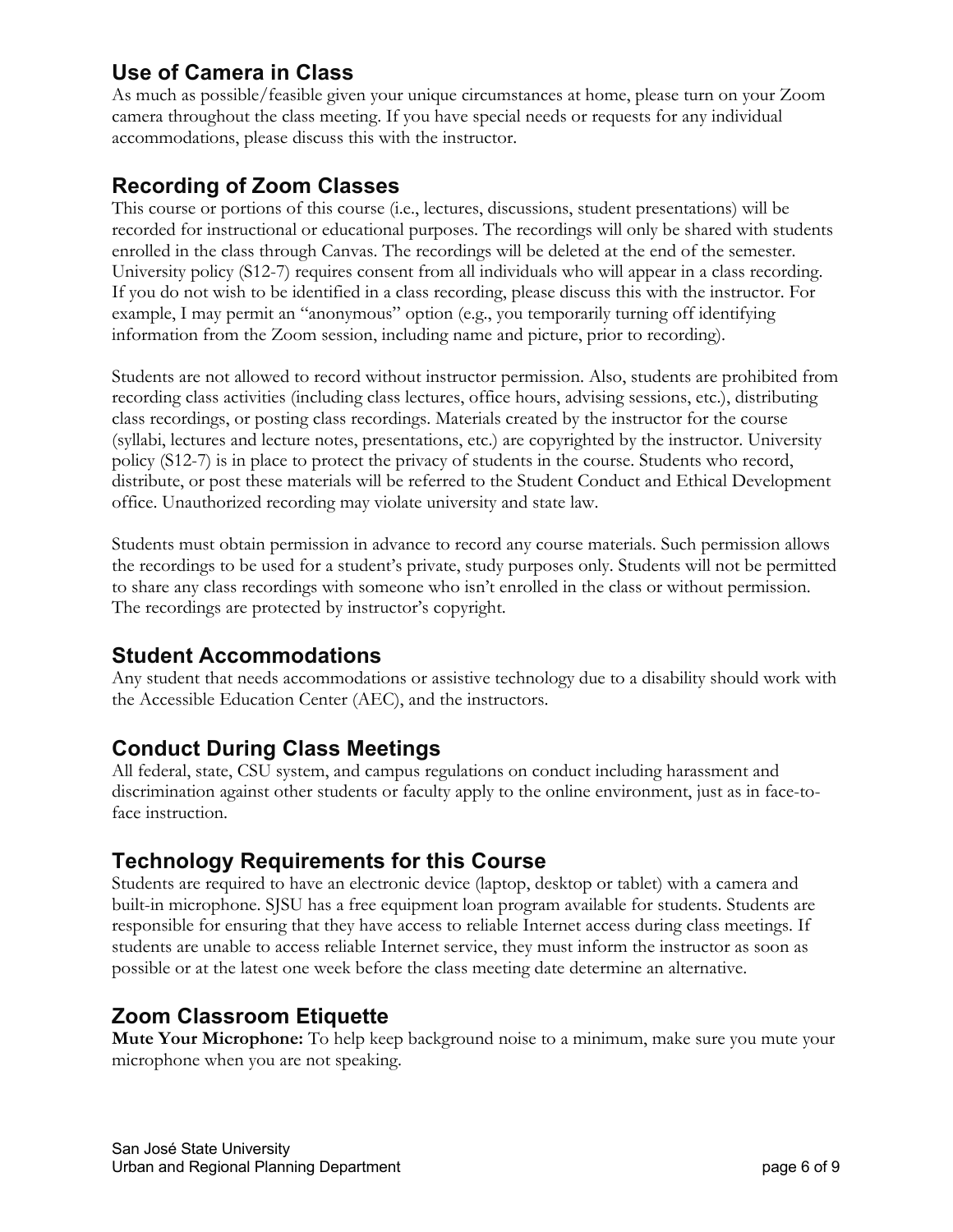**Be Mindful of Background Noise and Distractions:** Find a quiet place to "attend" class, to the greatest extent possible. Avoid video setups where people may be walking behind you, people talking/making noise, etc. Avoid activities that could create additional noise, such as shuffling papers, listening to music in the background, etc.

**Position Your Camera Properly:** Be sure your webcam is in a stable position and focused at eye level. Ideally everyone in class should be able to see your eyes and your whole face. Avoid having backlight from a window or other light source opposite the camera.

**Limit Your Distractions/Avoid Multitasking:** You can make it easier to focus on the meeting by turning off notifications, closing or minimizing running apps, and putting your smartphone away (unless you are using it to access Zoom).

**Use Appropriate Virtual Backgrounds:** If using a virtual background, it should be appropriate and professional and should NOT suggest or include content that is objectively offensive or demeaning.

## **Plagiarism and Citing Sources Properly**

Plagiarism is the use of someone else's language, images, data, or ideas without proper attribution. It is a very serious offense both in the university and in your professional work. In essence, plagiarism is both theft and lying: you have stolen someone else's ideas, and then lied by implying that they are your own.

> **Plagiarism will lead to grade penalties and a record filed with the Office of Student Conduct and Ethical Development. In severe cases, students may also fail the course or even be expelled from the university.**

**If you are unsure what constitutes plagiarism, it is your responsibility to make sure you clarify the issues before you hand in draft or final work.**

Learning when to cite a source and when not to is an art, not a science. However, here are some common examples of plagiarism that you should be careful to avoid:

- Using a sentence (or even a part of a sentence) that someone else wrote without identifying the language as a quote by putting the text in quote marks and referencing the source.
- Paraphrasing somebody else's theory or idea without referencing the source.
- Using a picture or table from a webpage or book without reference the source.
- Using data some other person or organization has collected without referencing the source.

The SJSU MLK Library provides a short (15 minutes) and informative plagiarism tutorial. The MUP faculty highly encourage all students to complete it. Details are here: https://libguides.sjsu.edu/c.php?g=853661&p=6111789

Also, the University of Indiana has developed a very helpful website with concrete examples about proper paraphrasing and quotation. See in particular the following pages:

- Overview of plagiarism at www.indiana.edu/~istd/overview.html
- Examples of plagiarism at www.indiana.edu/~istd/examples.html
- Plagiarism quiz at www.indiana.edu/~istd/test.html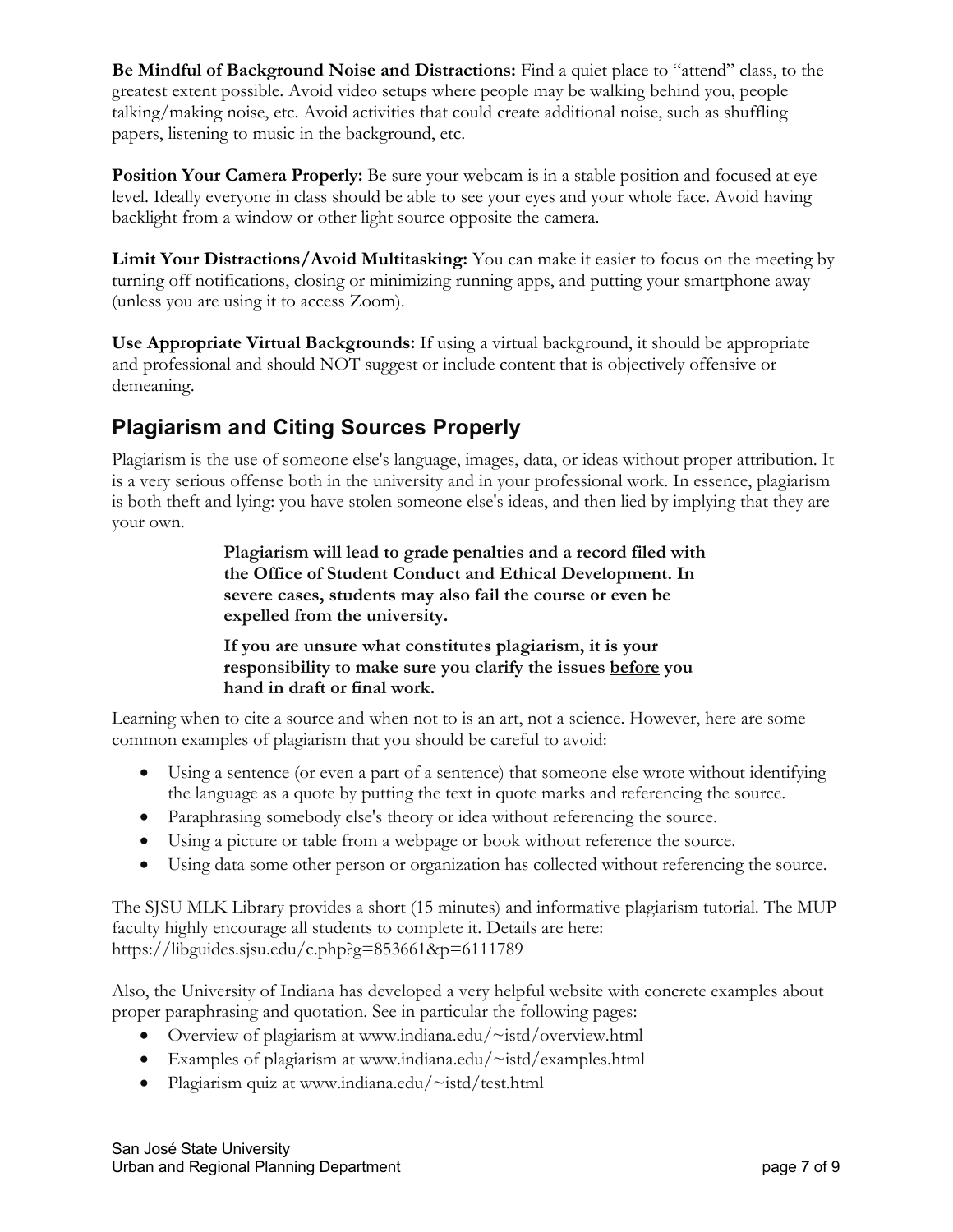If you still have questions, feel free to talk to me personally. There is nothing wrong with asking for help, whereas even unintentional plagiarism is a serious offense.

## **Citation style**

It is important to properly cite any references you use in your assignments. The Department of Urban and Regional Planning uses Kate Turabian's *A Manual for Writers of Research Papers, Theses, and Dissertations*, 9th edition (University of Chicago Press, 2018). Copies are available in the SJSU King Library. Additionally, the book is relatively inexpensive, and you may wish to purchase a copy. Please note that Turabian's book describes two systems for referencing materials: (1) "notes" (footnotes or endnotes), plus a corresponding bibliography, and (2) in-text parenthetical references, plus a corresponding reference list. In this class, students should use the "notes" style of referencing.

## **Library Liaison**

The SJSU Library Liaison for the Urban and Regional Planning Department is Ms. Peggy Cabrera. If you have questions, you can contact her at peggy.cabrera@sjsu.edu or 408-808-2034.

## **A Little About Me…**

My formal training is in environmental planning and urban design (B.S., Rutgers University, 1985) as well as regional planning and New Urbanism (Masters, University of North Carolina at Chapel Hill, 1993). In the late 1980s, I worked as an assistant planner in Middlesex County, NJ, reviewing subdivision and site plan proposals for compliance with county regulations. In the 1990s, I served two rapidly-growing North Carolina municipalities in a dual role as town planner and GIS coordinator (the latter being a role I created for both towns), so I am equally conversant in the language of both disciplines. From 1996 - 2000, I served as Senior Town Planner for Huntersville, North Carolina - the fastest-growing town of its size in the state at the time. The New Urbanist principles mandated by the Town's development regulations applied to both greenfield and infill sites. Since the regulations were design-based (i.e., non-Euclidean), they required me to make frequent subjective judgments on the visual qualities of streets, the orientation of proposed buildings to public spaces, and the relationship of buildings and land uses to one another

After relocating to the Bay Area in 2000, I worked with the Metropolitan Transportation Commission as a GIS Planner/Analyst. The Bay Area Lifeline Transportation Map that I completed for MTC locates disadvantaged neighborhoods and thousands of geocoded essential destinations (e.g., grocery stores, daycare centers, clinics) within the 9-County region, along with existing public transit services. The spatial analyses enabled by this mapping work allowed transportation planners to locate gaps in transit service so that decision-makers could direct funding to alter bus schedules, connections and routing for improved neighborhood connectivity.

From 2003 to 2007 I served as GIS Manager for Design, Community & Environment, a 45-person planning and design firm in Berkeley. I managed all aspects of the firm's GIS practice and took great pride in keeping hundreds of data layers organized across multiple projects, ensuring that the firm's metadata was up-to-date, training staff to use ArcGIS and ArcCatalog, and managing the production of hundreds of maps for General Plans and EIRs throughout California.

I have co-authored a book titled *GIS for Economic Development* with Professor Mike Pogodzinski of the SJSU Economics Department. The book was published in late 2012 by Esri Press. I also have a small consulting practice where I engage in GIS projects for a variety of Bay Area clients.